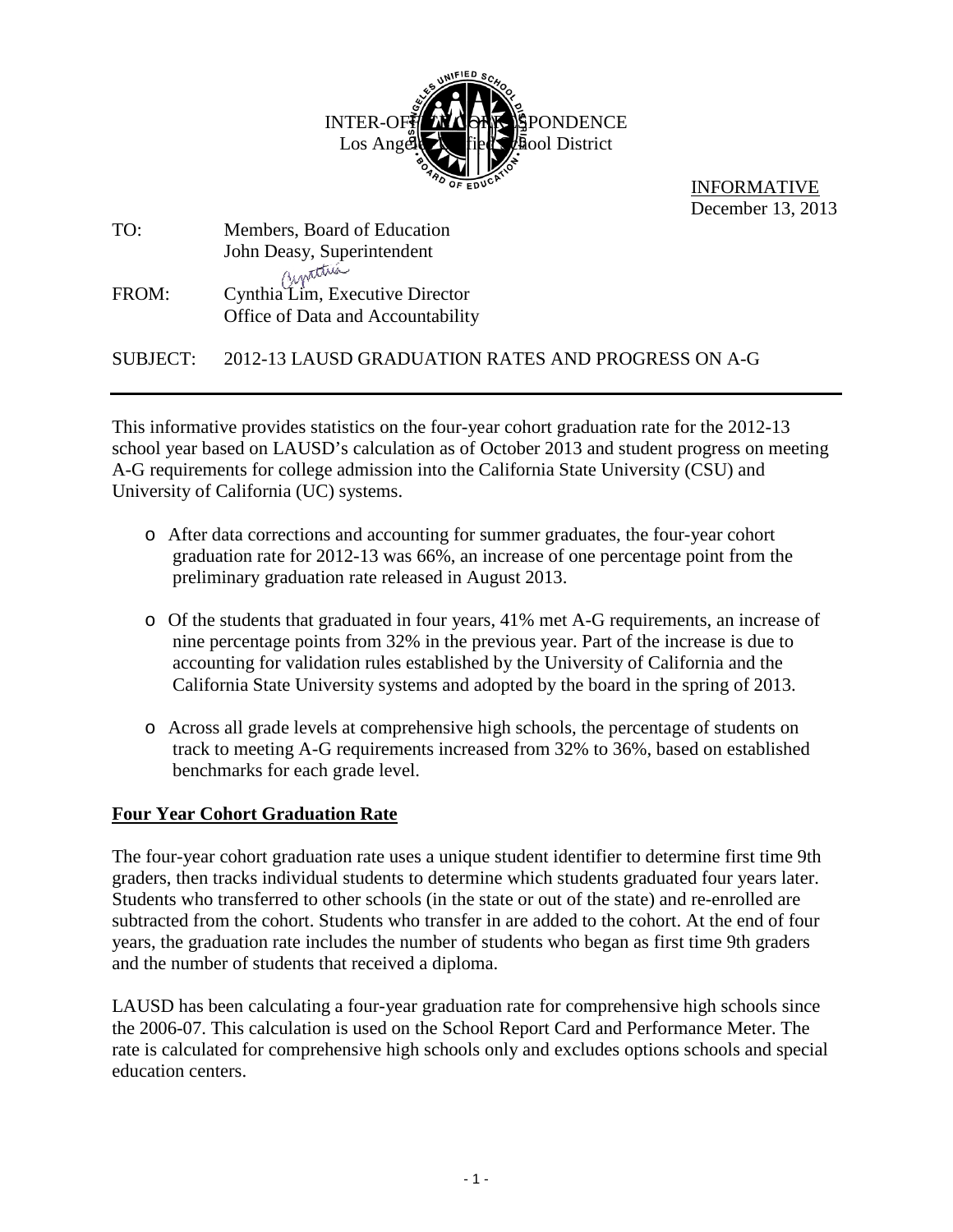In August 2013, LAUSD released a preliminary four-year cohort graduation rate of 65% based on data collected at the end of June 2013. The final cohort graduation rate is 66% and includes summer 2013 graduates and any corrections schools may have made in graduation coding as of October 2013.

| <b>School Year</b> | Preliminary | Final | Diff. |
|--------------------|-------------|-------|-------|
| $2010 - 11$        | 56          |       | +6    |
| $2011 - 12$        | 64          | 65    |       |
| $2012 - 13$        | 65          | 66    |       |

**Table 1: Preliminary and Final Cohort Graduation Rates**

Since 2006-07, LAUSD's four-year graduation rate has increased from 45% to 66% in 2012-13, as displayed in Chart 2.



## **Four-Year Cohort Graduation Rates by Subgroups**

Updated graduation rates were highest for Asian and White students at 78% and 72% respectively and lowest for African-American students at 56%. Thirty-one percent of English Learners graduated in four years in 2013, while 80% of reclassified English Learners graduated in four years. Economically disadvantaged students had a graduation rate of 69%.

Compared to last year's data, Latino and Economically disadvantaged students increased by one percentage point. Students with disabilities decreased by seven percentage points from the previous year. All other subgroups (White, African-American, Asian, English Learners and Reclassified English Learners) remained at the same percentage from the previous year.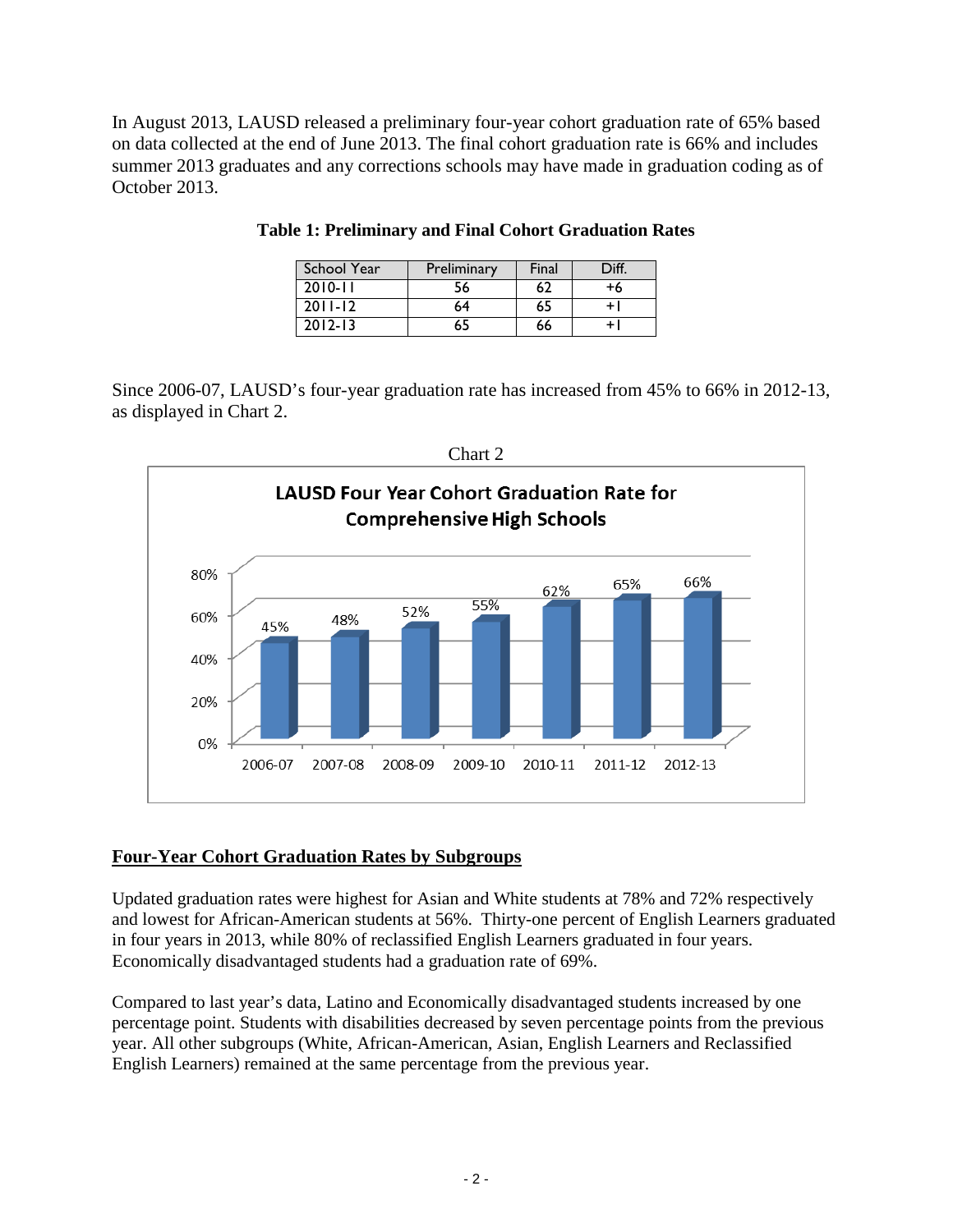|                                   | $10 - 11$<br>Final | $11 - 12$<br>Final | $12 - 13$<br>Final | One Yr.<br>Change |
|-----------------------------------|--------------------|--------------------|--------------------|-------------------|
| <b>All Students</b>               | 62                 | 65                 | 66                 | $+1$              |
| Latino                            | 57                 | 65                 | 66                 | $+1$              |
| African-American                  | 53                 | 56                 | 56                 | 0                 |
| Asian                             | 82                 | 78                 | 78                 | $\mathbf 0$       |
| White                             | 67                 | 72                 | 72                 | 0                 |
|                                   |                    |                    |                    |                   |
| <b>English Learners</b>           | 39                 | 31                 | 31                 | $\mathbf 0$       |
| Reclassified English Learners     | 76                 | 80                 | 80                 | 0                 |
| Economically Disadvantaged        | 60                 | 68                 | 69                 | $+1$              |
| <b>Students with Disabilities</b> | 42                 | 50                 | 43                 | $-7$              |

**Table 3: Four-Year Cohort Graduation Rate by Subgroups**

## **Graduates Meeting A-G Course Requirements**

A-G is a 15-unit sequence of high school courses designed as prerequisites for admission into the California State University (CSU) and University of California (UC) systems. The UC/CSU systems currently require their applicants to earn a mark of C or better in all 15 courses that they regard as necessary for college entrance. These UC/CSU-certified courses - commonly known as the A-G requirements are: (A) 2 years of social science, (B) 4 years of English, (C) 3 years of math, (D) 2 years of science, (E) 2 years of foreign language, (F) 1 year of visual and performing arts, and (G) 1 year of a college-prep elective.

In the 2012-13 school year, the percentage of graduates that met the requirements of the UC/CSU systems jumped from 32% to 41%, an increase of nine percentage points. Part of the improvement is due to more accurate rules in counting A-G courses in the District's data systems based on validation rules from the University of California. These validation rules recognize the completion of higher-level (advanced) coursework with a letter grade of C or better as demonstrating proficiency of lower-level coursework in the same subject area.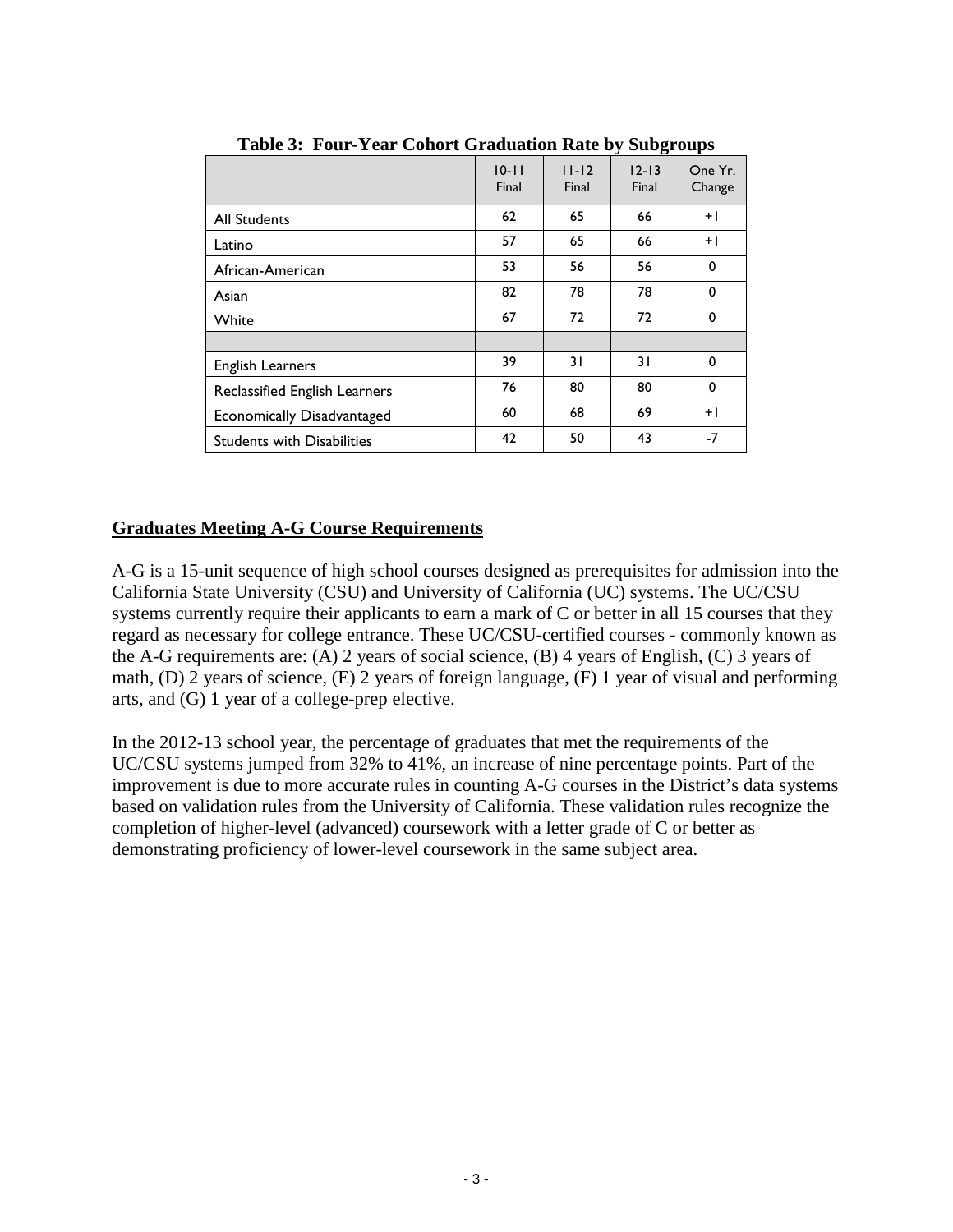

The percentage of graduates meeting A-G requirements increased for all subgroups, compared to the previous year. When examined by subgroup, 66% of Asian students that graduated met A-G requirements, followed by 48% of White graduates. Thirty-nine percent of Latino graduates and 32% of African-American graduates met A-G requirements. Among Economically Disadvantaged graduates, 42% met A-G requirements. Six percent of students with disabilities met A-G requirements. Finally, among English Learner graduates 12% completed A-G requirements with a C or better, while 45% of reclassified English Learners met A-G.

|                                   | $2011 - 12$ | $2012 - 13$ |
|-----------------------------------|-------------|-------------|
| <b>All Students</b>               | 32          | 4           |
| Latino                            | 30          | 39          |
| African-American                  | 24          | 32          |
| Asian                             | 60          | 66          |
| White                             | 40          | 48          |
|                                   |             |             |
| <b>English Learners</b>           |             |             |
| Reclassified English Learners     | 36          | 45          |
| Economically Disadvantaged        | 32          | 42          |
| <b>Students with Disabilities</b> |             | 6           |

**Table 5: Graduates meeting A-G Requirements by Student Subgroup**

## **Progress toward Completing A-G Course Requirements**

In pursuit of its goal to graduate every student college prepared and career ready, the Board of Education passed a resolution to make A-G a high school diploma requirement starting with the graduating class of 2016. To meet this requirement, students in the Class of 2016 must pass all 15 A-G courses with a "D" or better. Starting with the Class of 2017, students must meet the A-G requirements passing all courses with a "C" or better.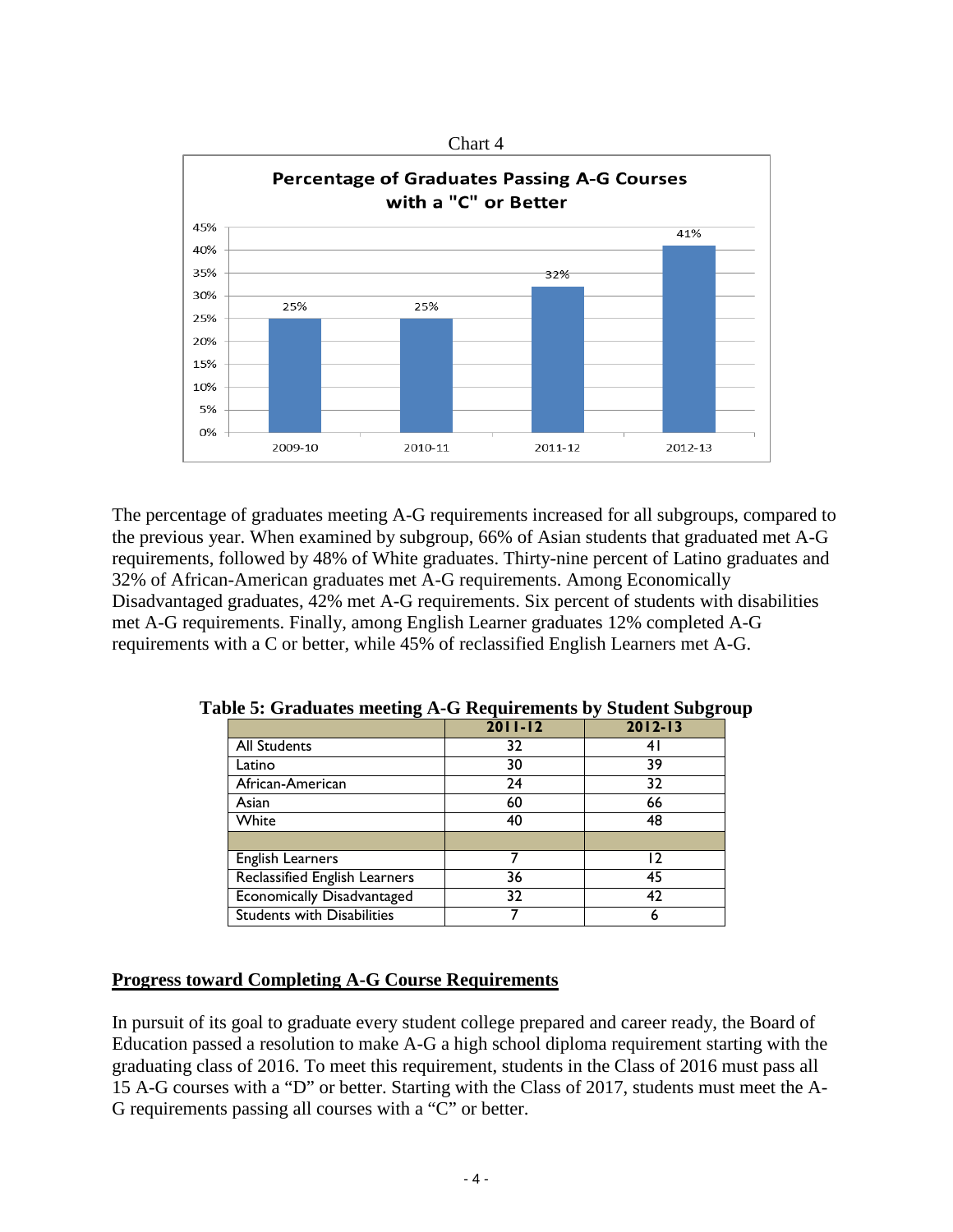Over the past three school years, LAUSD has consistently improved the percentage of students on-track for completing A-G course requirements, which looks at the percentage of enrolled high school students who have met the A-G progress expectations for their particular grade level based on University of California guidelines. Chart 6 displays the percentage of students that are on-track for A-G across grades 9-12.



The percentage of students meeting A-G requirements at the end of their  $9<sup>th</sup>$  grade year has also increased in the past few years. Chart 7 compares students currently in grades 10 through 12 as of October 2013. For current  $10^{th}$  graders (Class of 2016), 43% were on track for completing A-G at the end of their  $9<sup>th</sup>$  grade year. Compared to previous classes (current  $11<sup>th</sup>$  graders and  $12<sup>th</sup>$  graders), the percentage of students on track for A-G was lower at the end of their  $9<sup>th</sup>$  grade year. For current  $11<sup>th</sup>$  graders, 40% were on track at the end of 9<sup>th</sup> grade and for current  $12<sup>th</sup>$ graders, 33% were on track at the end of  $9<sup>th</sup>$  grade.